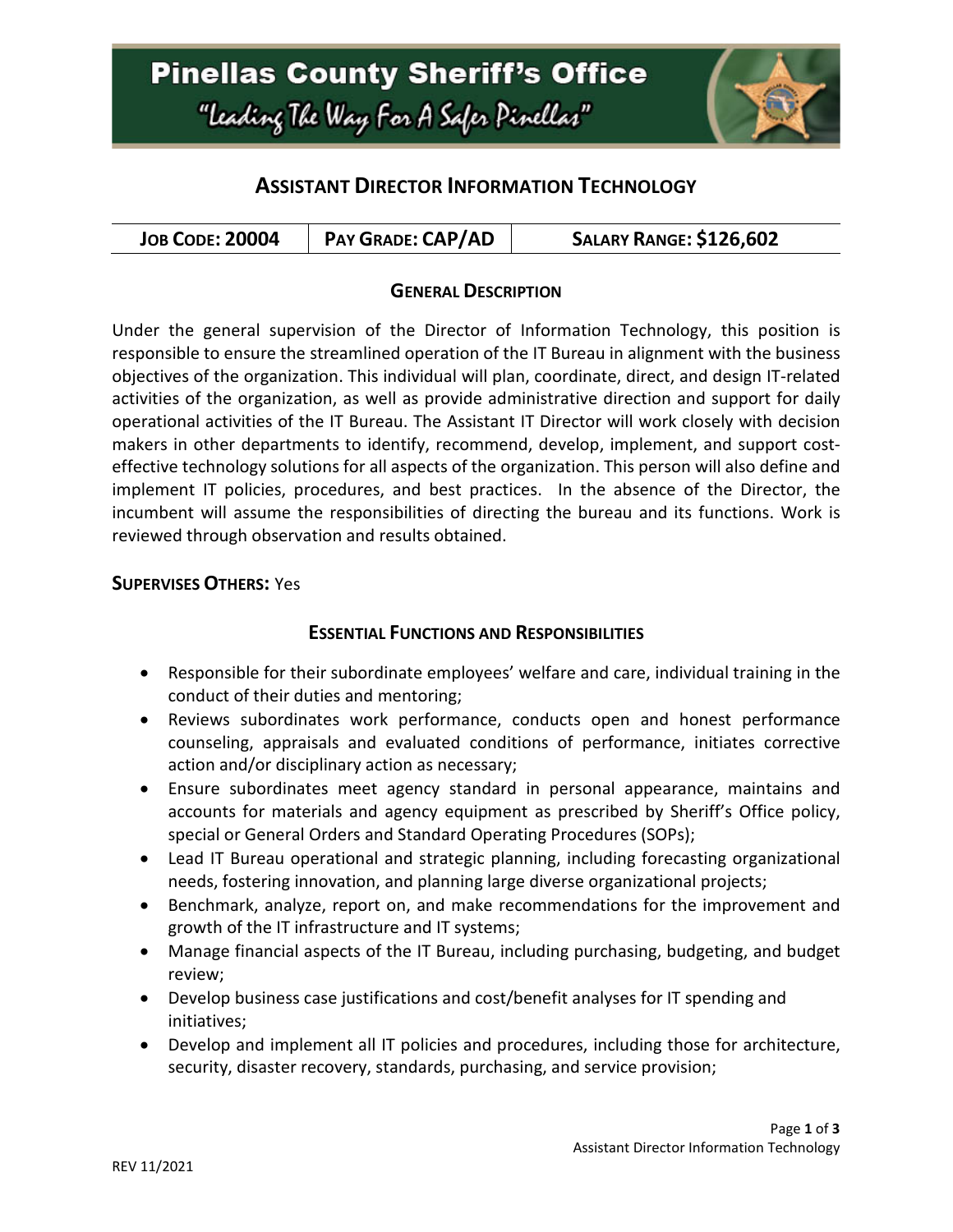

- Develop requests for proposal;
- Negotiate and administer vendor, maintenance, and consultant contracts and service agreements;
- Manage the deployment, monitoring, maintenance, development, upgrade, and support of all IT systems, including servers, PCs, operating systems, hardware, software, and peripherals within a large diverse organization;
- Oversee provision of end-user services, including help desk and technical support services;
- Work with stakeholders to define business and systems requirements for new technology implementations;
- Direct research on potential technology solutions in support of procurement efforts;
- Keep current with the latest technologies;
- Approve and oversee projects and project portfolio;
- Participates in Sheriff's Office recruitment and community relations activities as directed.

Regular and reliable attendance is required as an essential function of the position.

This position is considered essential and, in the event of an emergency or natural disaster, will be required to report to work.

This list is not intended to be all-inclusive and you may not be responsible for every item listed. The employer reserves the right to assign additional functions and responsibilities as necessary.

#### **QUALIFICATIONS**

- Graduation from an accredited college or university with a Bachelor's Degree in Information Technology, Computer Science, Computer Technology, or related field ANDsix (6) years' experience in information technology that includes customer service AND three (3) years' supervisory experience OR
- Or equivalent combination of education and experience
- Must possess a valid Florida driver's license
- Consideration for this position requires a credit check

### **KNOWLEDGE, SKILLS, AND ABILITIES**

- Strong technical knowledge of network and PC operating systems
- Strong technical knowledge of current network hardware, protocols, and standards
- Extensive application support experience
- Proven experience in IT infrastructure planning and development
- In-depth knowledge of applicable data privacy practices and laws